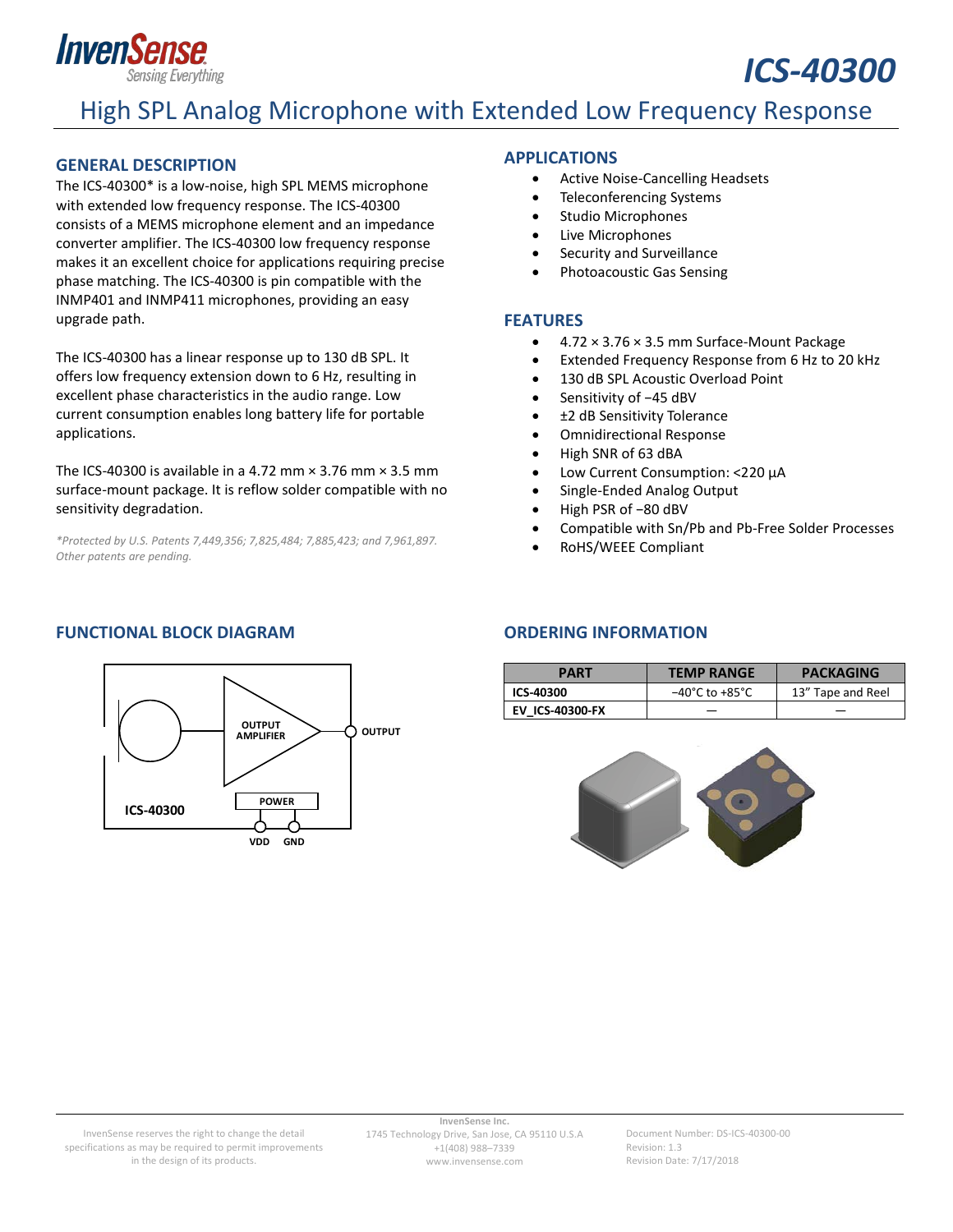



## <span id="page-1-0"></span>**TABLE OF CONTENTS**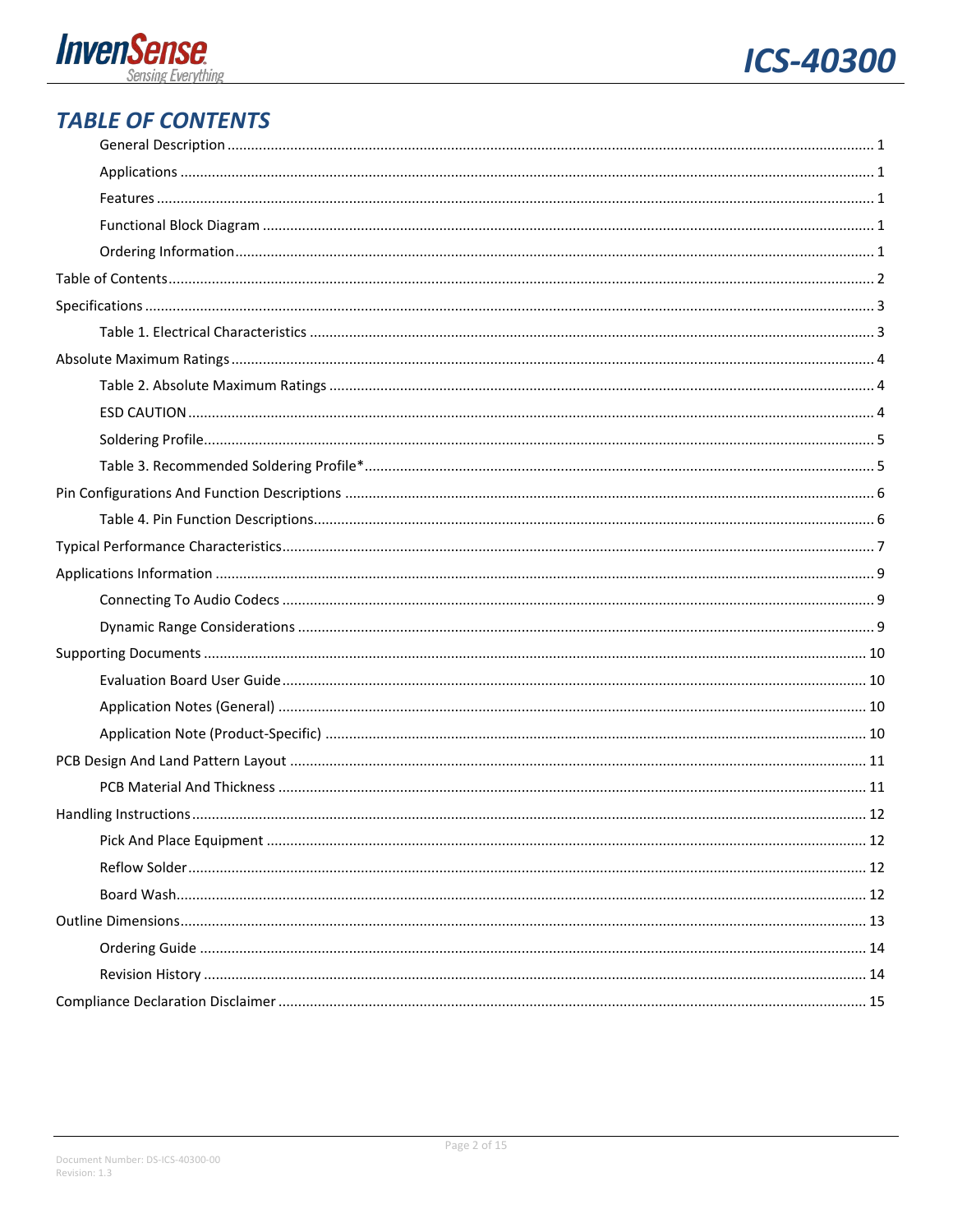

### <span id="page-2-0"></span>*SPECIFICATIONS*

#### <span id="page-2-1"></span>**TABLE 1. ELECTRICAL CHARACTERISTICS**

TA = −40 to 85°C, V<sub>DD</sub> = 1.5 to 3.63 V, unless otherwise noted. All minimum and maximum specifications are guaranteed across temperature and voltage specified in [Table](#page-2-1) 1, unless otherwise noted. Typical specifications are not guaranteed.

| <b>PARAMETER</b>                                                       | <b>CONDITIONS</b>                                                                    |       | <b>TYP</b> | <b>MAX</b>   | <b>UNITS</b>   | <b>NOTES</b> |
|------------------------------------------------------------------------|--------------------------------------------------------------------------------------|-------|------------|--------------|----------------|--------------|
| <b>PERFORMANCE</b>                                                     |                                                                                      |       |            |              |                |              |
| Directionality                                                         |                                                                                      |       | Omni       |              |                |              |
| Sensitivity                                                            | 1 kHz, 94 dB SPL                                                                     | $-47$ | $-45$      | $-43$        | dBV            |              |
| Signal-to-Noise Ratio (SNR)                                            |                                                                                      |       | 63         |              | dBA            |              |
| Equivalent Input Noise (EIN)                                           |                                                                                      |       | 31         |              | <b>dBA SPL</b> |              |
| Derived from EIN and maximum<br><b>Dynamic Range</b><br>acoustic input |                                                                                      |       | 99         |              | dB             |              |
| <b>Frequency Response</b>                                              | Low frequency -3 dB point                                                            |       | 6          |              | Hz             | 1            |
|                                                                        | High frequency -3 dB point                                                           |       | $>20$      |              | kHz            |              |
| <b>Total Harmonic Distortion (THD)</b>                                 | 105 dB SPL                                                                           |       | 0.2        | $\mathbf{1}$ | %              |              |
| Power-Supply Rejection (PSR)                                           | 217 Hz, 100 mV <sub>P-P</sub> square wave<br>superimposed on V <sub>DD</sub> = 1.8 V |       | $-80$      |              | dBV            |              |
| Power-Supply Rejection Ratio (PSRR)                                    | 1 kHz, 100 mV <sub>P-P</sub> sine wave<br>superimposed on $V_{DD} = 1.8 V$           |       | $-55$      |              | dB             |              |
| <b>Acoustic Overload Point</b><br><b>10% THD</b>                       |                                                                                      |       | 130        |              | dB SPL         |              |
| <b>POWER SUPPLY</b>                                                    |                                                                                      |       |            |              |                |              |
| Supply Voltage (V <sub>DD</sub> )                                      |                                                                                      | 1.5   |            | 3.63         | $\vee$         |              |
| Supply Current (Is)                                                    |                                                                                      |       |            |              |                |              |
|                                                                        | $V_{DD} = 1.8 V$                                                                     |       | 180        | 220          | μA             |              |
|                                                                        | $V_{DD} = 3.3 V$                                                                     |       | 210        | 250          | μA             |              |
| <b>OUTPUT CHARACTERISTICS</b>                                          |                                                                                      |       |            |              |                |              |
| Output Impedance (Ζουτ)                                                |                                                                                      |       | 200        |              | Ω              |              |
| Output DC Offset                                                       |                                                                                      |       | 0.8        |              | $\vee$         |              |
| Maximum Output Voltage                                                 | 130 dB SPL input                                                                     |       | 0.355      |              | V rms          |              |
| Noise Floor<br>20 Hz to 20 kHz, A-weighted, rms                        |                                                                                      |       | $-108$     |              | dBV            |              |

**Note 1:** Se[e Figure 3](#page-6-1) an[d Figure 4.](#page-6-2)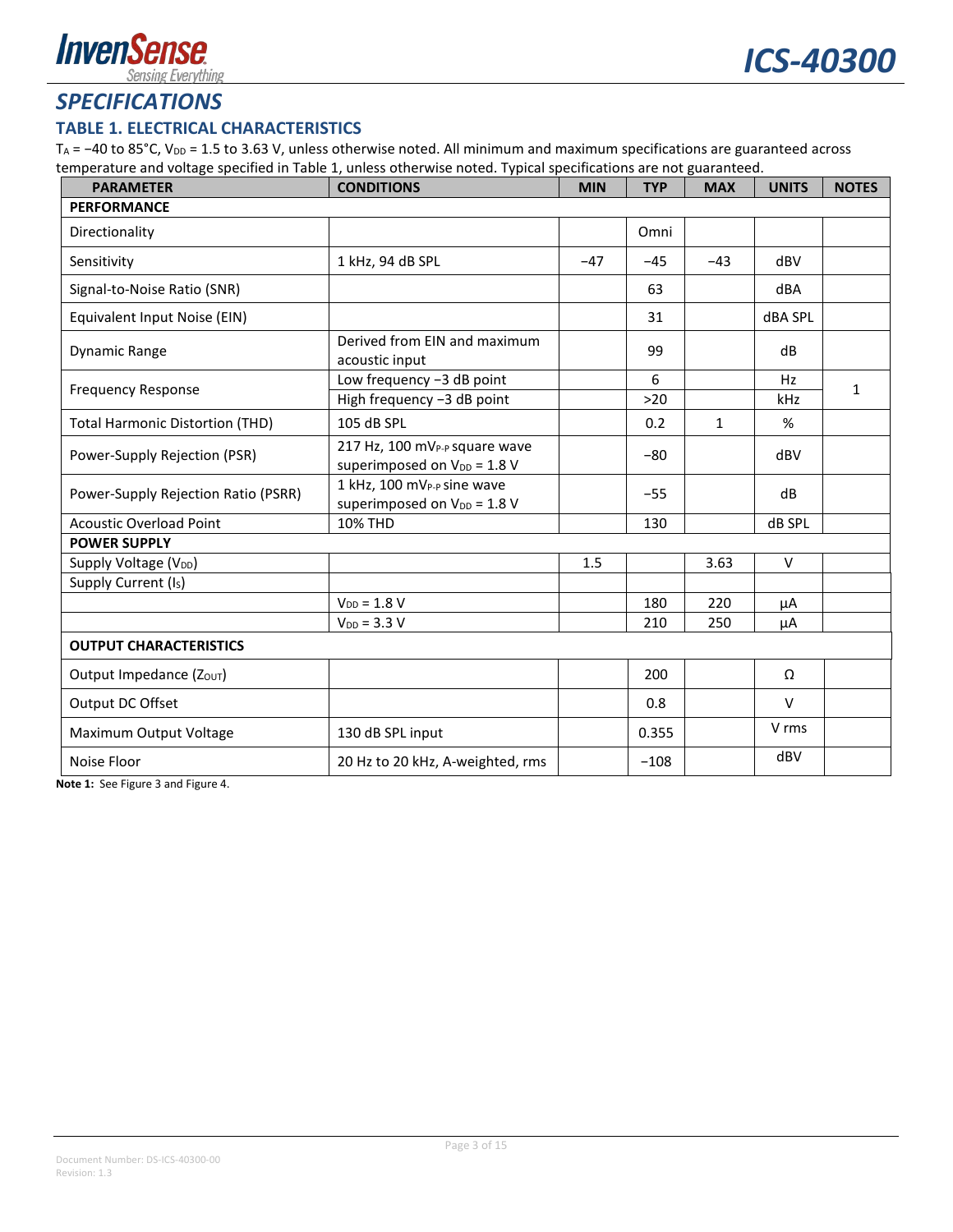

### <span id="page-3-0"></span>*ABSOLUTE MAXIMUM RATINGS*

Stress above those listed as Absolute Maximum Ratings may cause permanent damage to the device. These are stress ratings only and functional operation of the device at these conditions is not implied. Exposure to the absolute maximum ratings conditions for extended periods may affect device reliability.

#### <span id="page-3-1"></span>**TABLE 2. ABSOLUTE MAXIMUM RATINGS**

| <b>PARAMETER</b>                  | <b>RATING</b>                                 |
|-----------------------------------|-----------------------------------------------|
| Supply Voltage (V <sub>DD</sub> ) | $-0.3$ V to $+3.63$ V                         |
| Sound Pressure Level              | 160 dB                                        |
| <b>Mechanical Shock</b>           | 10,000 $q$                                    |
| Vibration                         | Per MIL-STD-883 Method 2007, Test Condition B |
| <b>Temperature Range</b>          |                                               |
| Biased*                           | $-40^{\circ}$ C to $+85^{\circ}$ C            |
| Storage                           | $-55^{\circ}$ C to +150 $^{\circ}$ C          |

\* ICS-40300 is able to operate at 105C without permanent damage to the device, but device specifications are not guaranteed.

#### <span id="page-3-2"></span>**ESD CAUTION**



ESD (electrostatic discharge) sensitive device. Charged devices and circuit boards can discharge without detection. Although this product features patented or proprietary protection circuitry, damage may occur on devices subjected to high energy ESD. Therefore proper ESD precautions should be taken to avoid performance degradation or loss of functionality.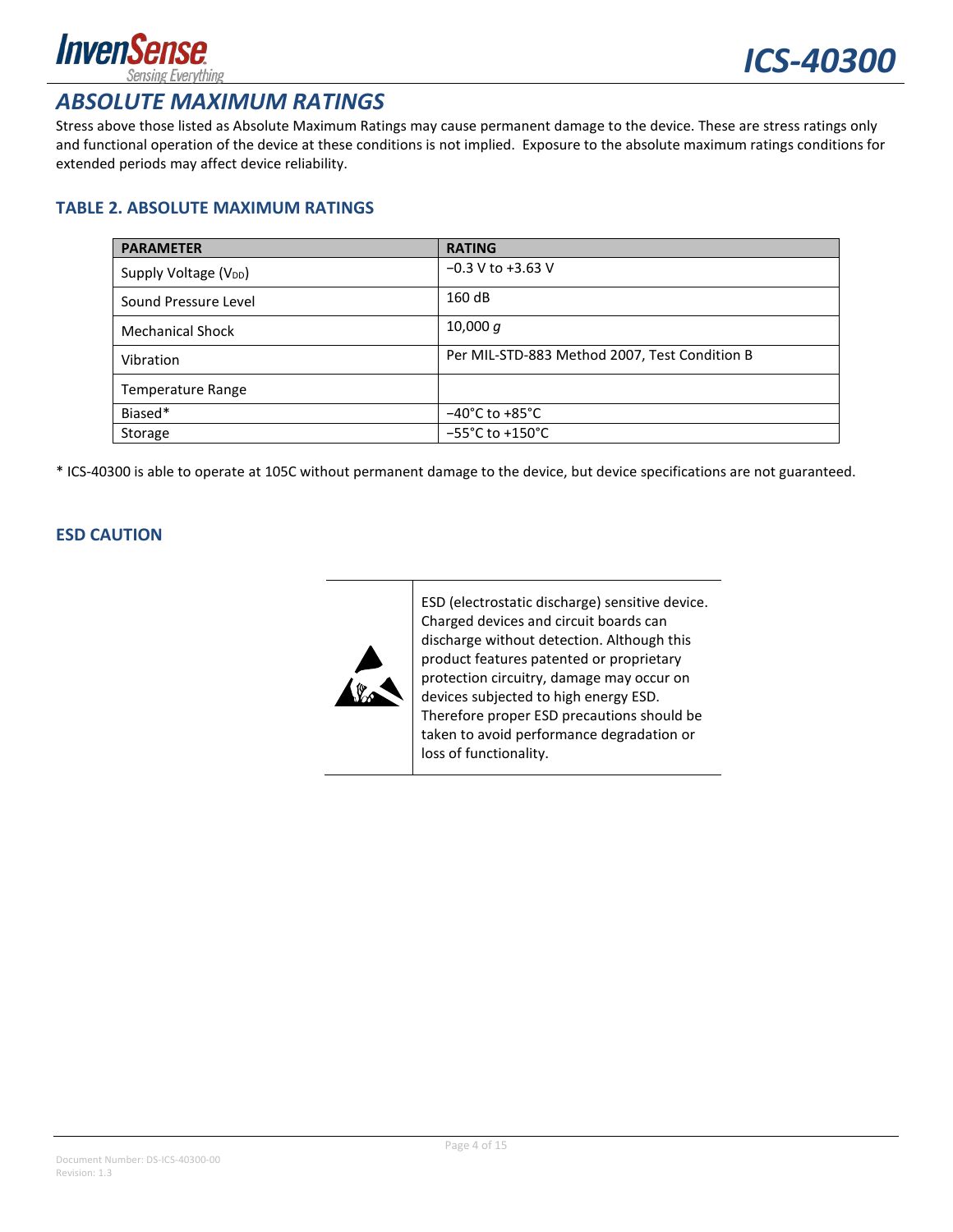

### <span id="page-4-0"></span>**SOLDERING PROFILE**



**Figure 1. Recommended Soldering Profile Limits**

#### <span id="page-4-2"></span><span id="page-4-1"></span>**TABLE 3. RECOMMENDED SOLDERING PROFILE\***

| <b>PROFILE FEATURE</b>                                           |                                                    | <b>Sn63/Pb37</b>     | <b>Pb-Free</b>       |  |
|------------------------------------------------------------------|----------------------------------------------------|----------------------|----------------------|--|
| Average Ramp Rate $(T_L$ to $T_P)$                               |                                                    | 1.25°C/sec max       | 1.25°C/sec max       |  |
| Preheat                                                          | Minimum Temperature<br>(Tsmin)                     | $100^{\circ}$ C      | $100^{\circ}$ C      |  |
|                                                                  | Minimum Temperature<br>(Tsmin)                     | $150^{\circ}$ C      | $200^{\circ}$ C      |  |
|                                                                  | Time (T <sub>SMIN</sub> to T <sub>SMAX</sub> ), ts | 60 sec to 75 sec     | 60 sec to 75 sec     |  |
| Ramp-Up Rate (T <sub>SMAX</sub> to T <sub>L</sub> )              |                                                    | $1.25^{\circ}$ C/sec | $1.25^{\circ}$ C/sec |  |
| Time Maintained Above Liquidous (tL)                             |                                                    | 45 sec to 75 sec     | $^{\sim}50$ sec      |  |
| Liquidous Temperature $(T_L)$                                    |                                                    | $183^{\circ}$ C      | $217^{\circ}$ C      |  |
| Peak Temperature (T <sub>P</sub> )                               |                                                    | 215°C+3°C/-3°C       | 260°C +0°C/-5°C      |  |
| Time Within +5°C of Actual Peak<br>Temperature (t <sub>P</sub> ) |                                                    | 20 sec to 30 sec     | 20 sec to 30 sec     |  |
| Ramp-Down Rate                                                   |                                                    | 3°C/sec max          | 3°C/sec max          |  |
| Time +25°C ( $t_{25}$ °c) to Peak Temperature                    |                                                    | 5 min max            | 5 min max            |  |

**\*Note:** The reflow profile in [Table 3](#page-4-1) is recommended for board manufacturing with InvenSense MEMS microphones. All microphones are also compatible with the J-STD-020 profile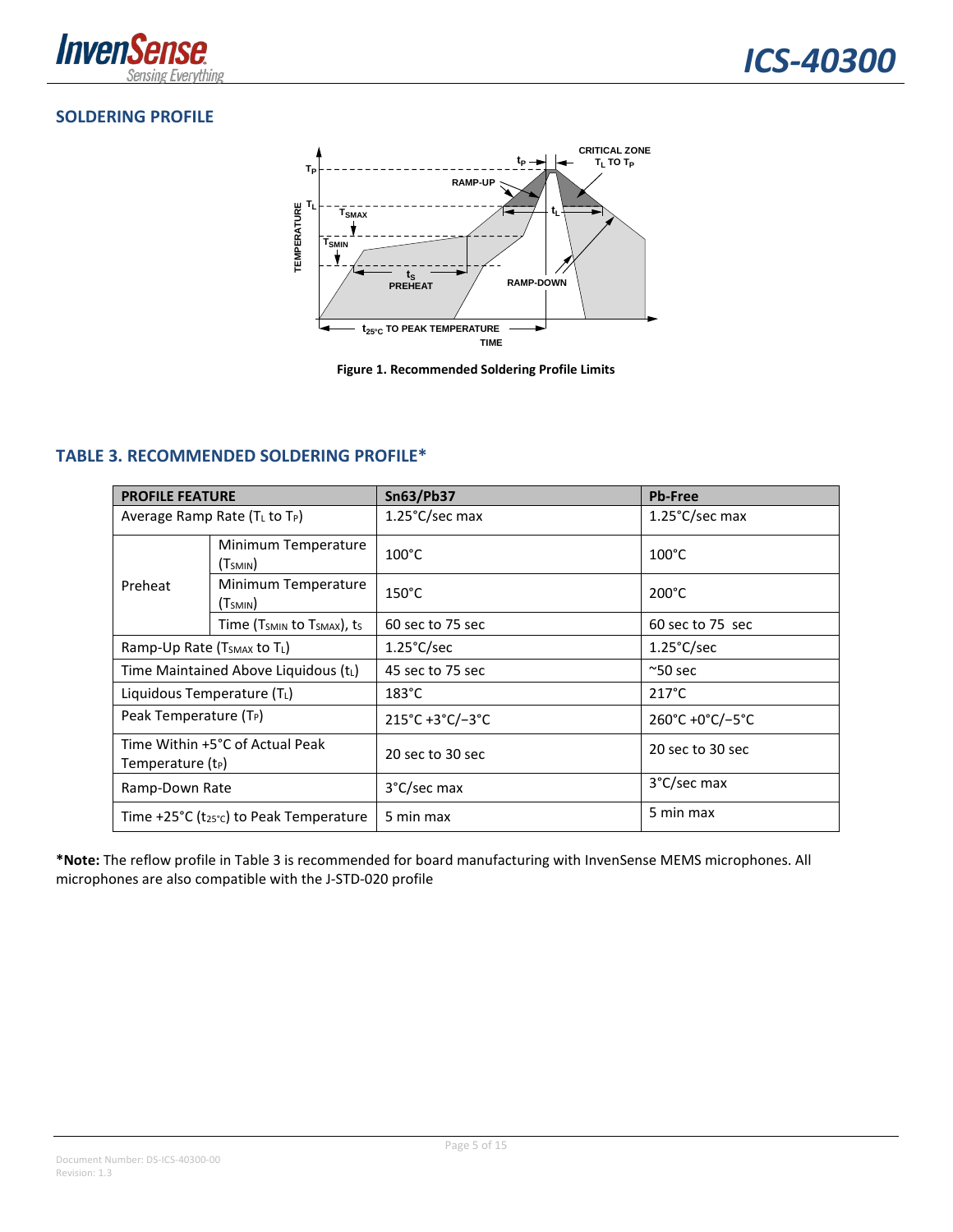

### <span id="page-5-0"></span>*PIN CONFIGURATIONS AND FUNCTION DESCRIPTIONS*



**Not to Scale**

**Figure 2. Pin Configuration**

#### <span id="page-5-1"></span>**TABLE 4. PIN FUNCTION DESCRIPTIONS**

| PIN | <b>NAME</b>   | <b>FUNCTION</b>      |
|-----|---------------|----------------------|
| 1   | <b>OUTPUT</b> | Analog Output Signal |
| 2   | <b>GND</b>    | Ground               |
| 3   | GND           | Ground               |
| 4   | GND           | Ground               |
| 5   | <b>VDD</b>    | Power Supply         |
| 6   | <b>GND</b>    | Ground               |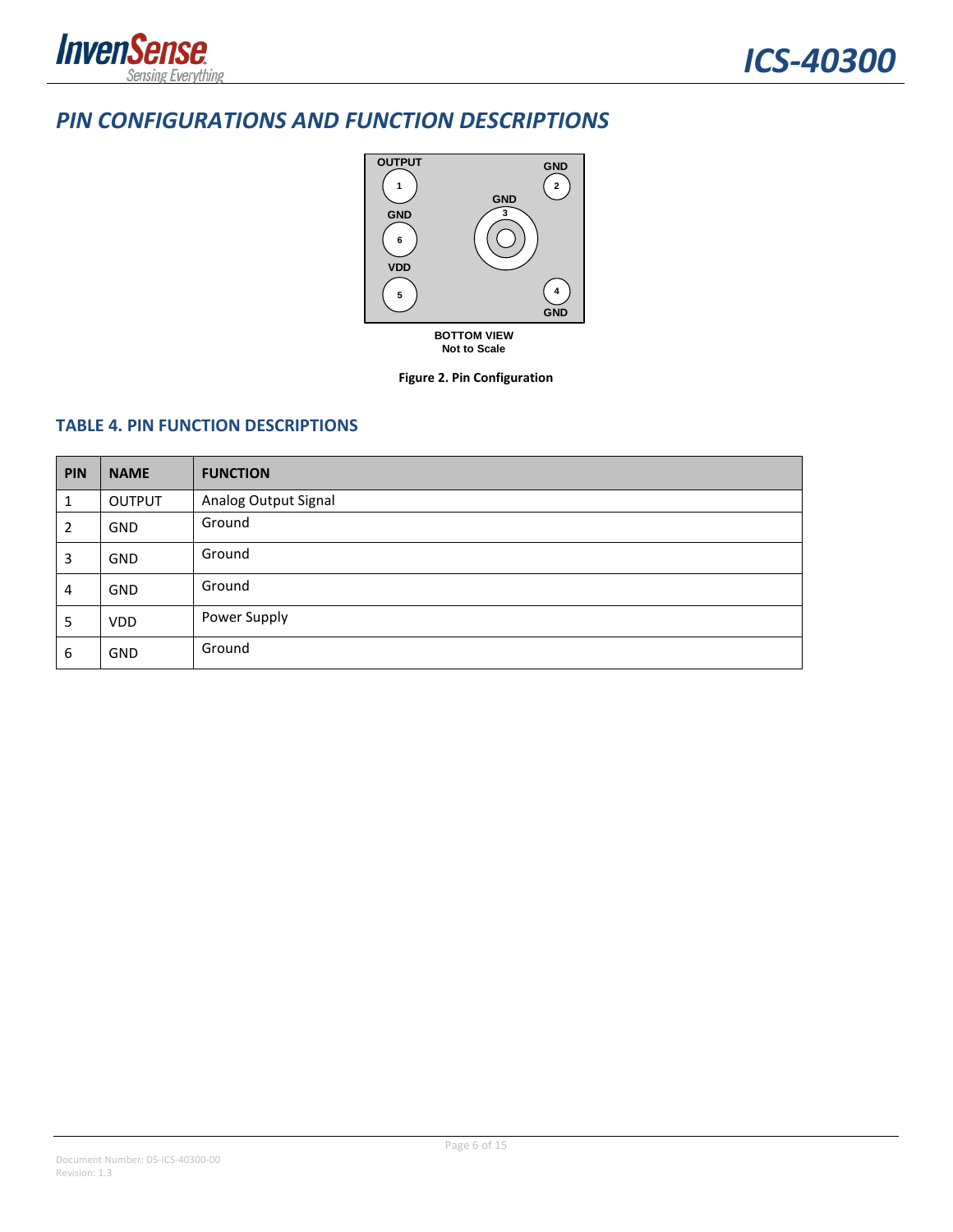

# *ICS-40300*

### <span id="page-6-0"></span>*TYPICAL PERFORMANCE CHARACTERISTICS*



<span id="page-6-1"></span>

**Figure 5. THD + N vs. Input Level Figure 6. Linearity**





**Figure 3. Frequency Response Mask Figure 4. Frequency Response (Measured)**

<span id="page-6-2"></span>





**Figure 7. Clipping Characteristics Figure 8. Power Supply Rejection Ratio vs. Frequency**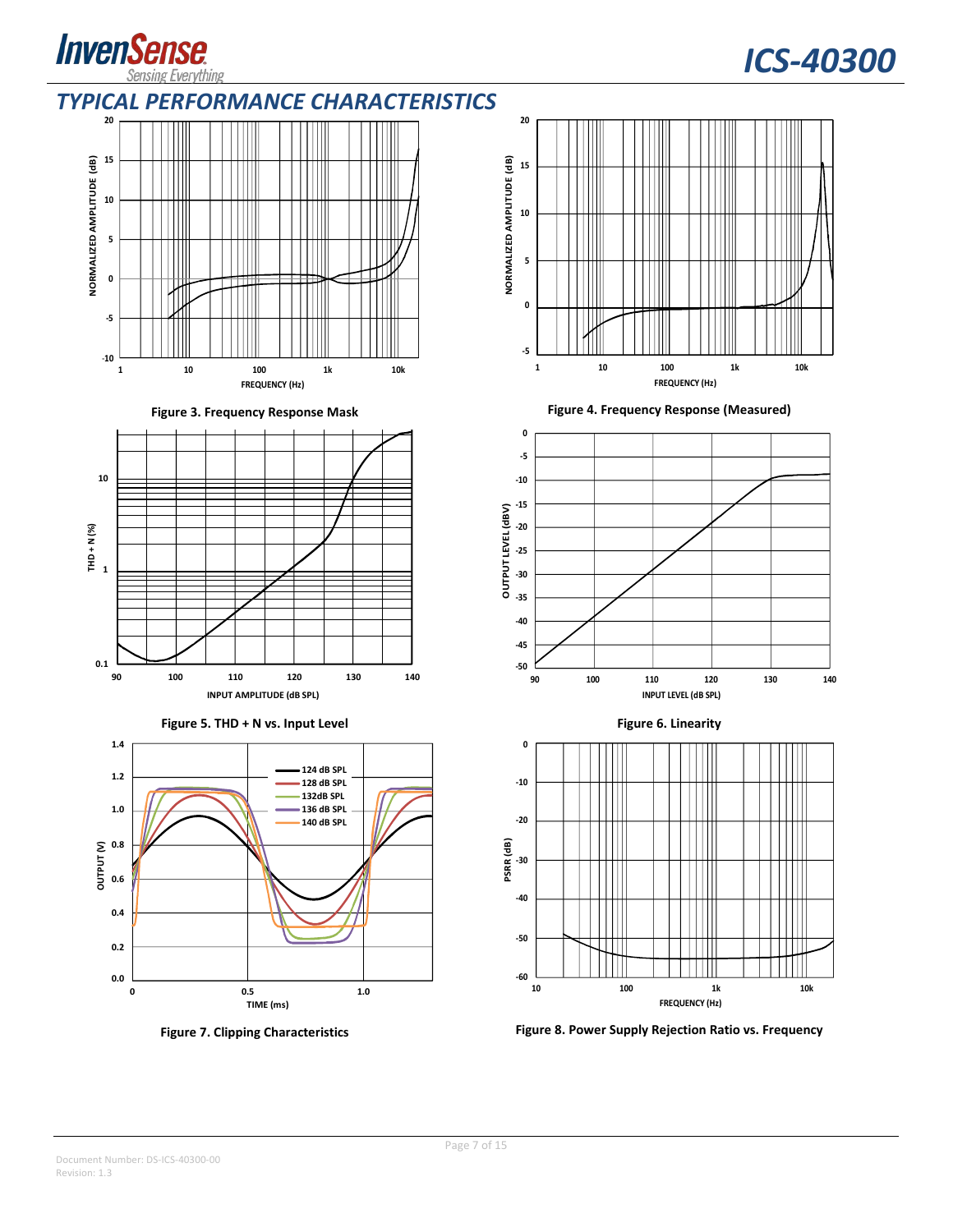







**Figure 11. Noise Spectrum Amplitude Spectral Density**



**Figure 9. Phase Response (Measured) Figure 10. Phase Variation From Typical Response**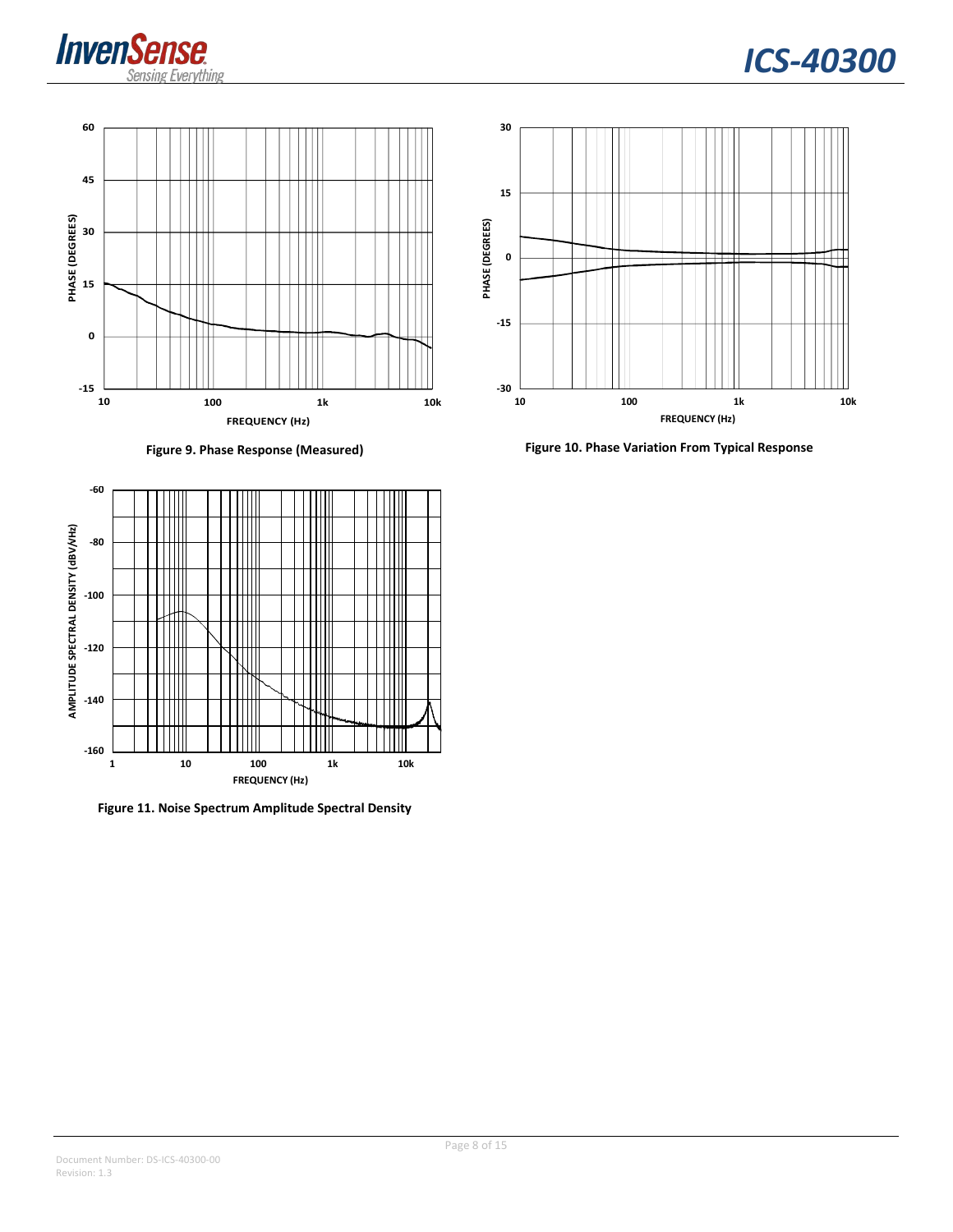

#### <span id="page-8-1"></span><span id="page-8-0"></span>**CONNECTING TO AUDIO CODECS**

The ICS-40300 output can be connected to a dedicated codec microphone input (see [Figure 12\)](#page-8-3) or to a high input impedance gain stage (see [Figure 13.](#page-8-4)) A 0.1 µF ceramic capacitor placed close to the ICS-40300 supply pin is used for testing and is recommended to adequately decouple the microphone from noise on the power supply. A DC-blocking capacitor is required at the output of the microphone. This capacitor creates a high-pass filter with a corner frequency at

$$
f_C = 1/(2\pi \times C \times R)
$$

where *R* is the input impedance of the codec.

A minimum value of 22 µF is recommended in [Figure 12](#page-8-3) because the input impedance of some codecs can be as low as 2 kΩ at their highest PGA gain setting, which results in a high-pass filter corner frequency at 3.6 Hz. At lower gain settings, where the codec input impedance is also lower, a smaller AC-coupling capacitor can be used[. Figure 13](#page-8-4) shows the ICS-40300 connected to an op amp configured as a non-inverting preamplifier.



**Figure 12. ICS-40300 Connected to a Codec**

<span id="page-8-3"></span>

**Figure 13. ICS-40300 Connected to an Op Amp**

#### <span id="page-8-4"></span><span id="page-8-2"></span>**DYNAMIC RANGE CONSIDERATIONS**

To fully utilize the 99 dB dynamic range of the ICS-40300 in a design, the preamp, ADC, or codec circuit following it must be chosen carefully. A typical codec may have a 100 dB dynamic range with  $V_{DD} = 3.3$  V. To match the dynamic ranges between the microphone and the ADC input of the codec, some gain must be added to the ICS-40300 output. For example, at the 130 dB SPL maximum acoustic input, the ICS-40300 outputs a −9 dBV rms signal. The full-scale input voltage of a codec may be 0 dBV; therefore, 9 dB of gain must be added to the signal to match the dynamic range of the microphone with the dynamic range of the codec.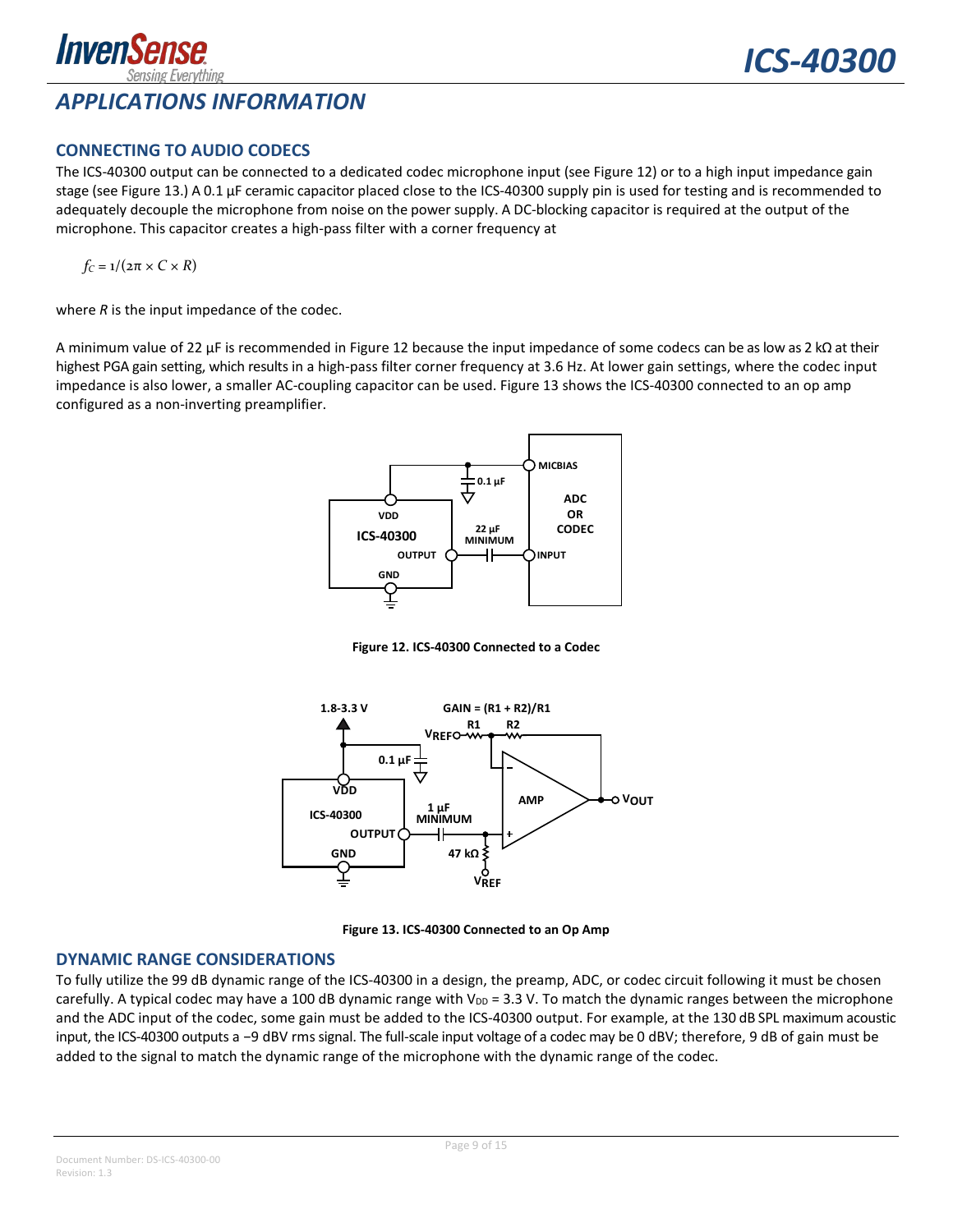

## <span id="page-9-0"></span>*SUPPORTING DOCUMENTS*

*ICS-40300*

For additional information, see the following documents.

#### <span id="page-9-1"></span>**EVALUATION BOARD USER GUIDE**

UG-445, *Analog Output MEMS Microphone Flex Evaluation Board*

#### <span id="page-9-2"></span>**APPLICATION NOTES (GENERAL)**

AN-1003, *Recommendations for Mounting and Connecting the InvenSense Bottom-Ported MEMS Microphones* AN-1068, *Reflow Soldering of the MEMS Microphone* AN-1112, *Microphone Specifications Explained* AN-1124, *Recommendations for Sealing InvenSense Bottom-Port MEMS Microphones from Dust and Liquid Ingress* AN-1140, *Microphone Array Beamforming* AN-1165, *Op Amps for Microphone Preamp Circuits* AN-1181, *Using a MEMS Microphone in a 2-Wire Microphone Circuit*

### <span id="page-9-3"></span>**APPLICATION NOTE (PRODUCT-SPECIFIC)**

AN-0284 *Low-Noise Directional Studio Microphone Reference Design*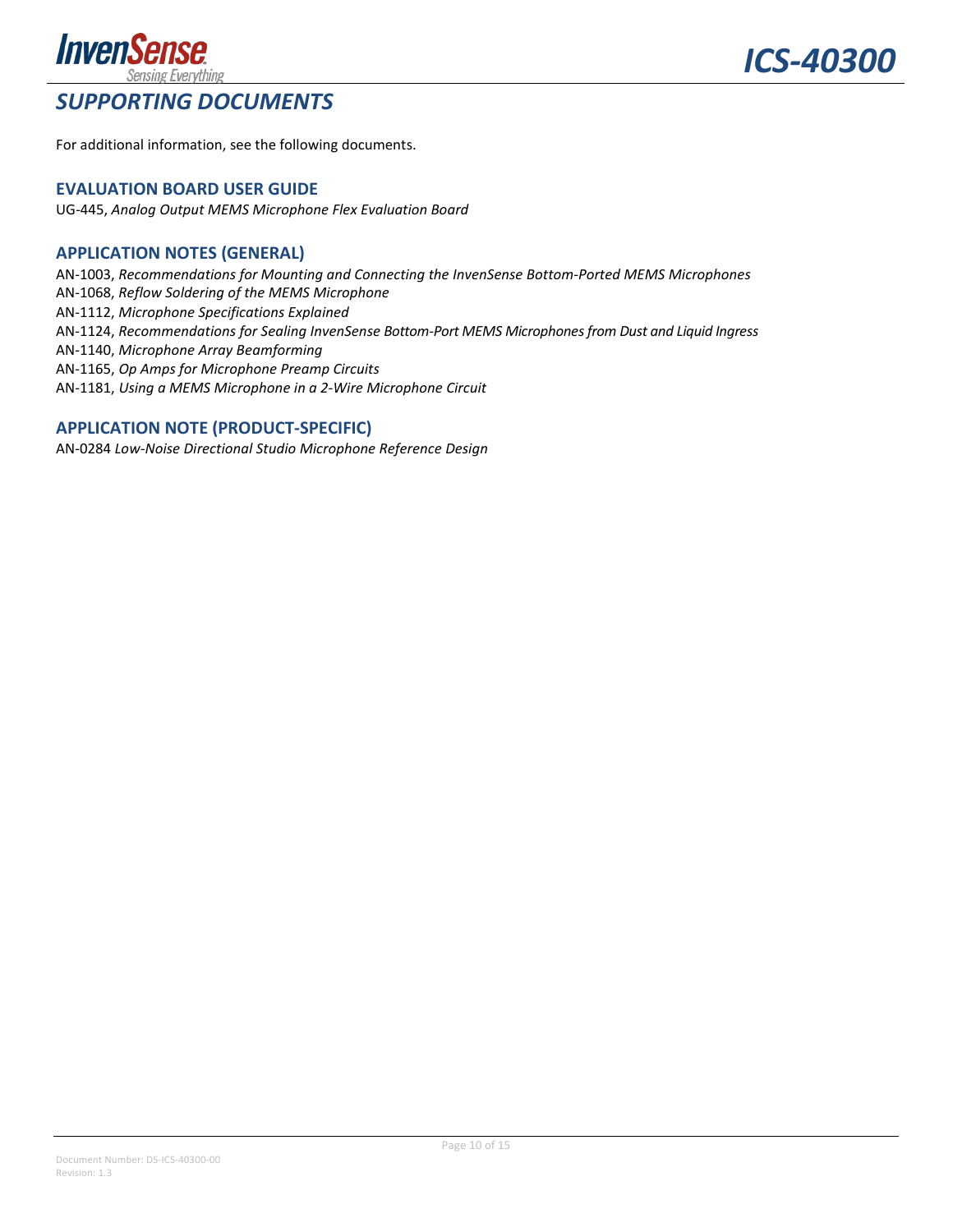

## <span id="page-10-0"></span>*PCB DESIGN AND LAND PATTERN LAYOUT*

The recommended PCB land pattern for the ICS-40300 should be laid out to a 1:1 ratio to the solder pads on the microphone package, as shown in Figure 14. Take care to avoid applying solder paste to the sound hole in the PCB. A suggested solder paste stencil pattern layout is shown in Figure 15. The diameter of the sound hole in the PCB should be larger than the diameter of the sound port of the microphone. A minimum diameter of 0.5 mm is recommended.



**Figure 14. PCB Land Pattern Layout**

**Dimensions shown in millimeters**



**Figure 15. Suggested Solder Paste Stencil Pattern Layout**

**Dimensions shown in millimeters**

#### <span id="page-10-1"></span>**PCB MATERIAL AND THICKNESS**

The performance of the ICS-40300 is not affected by PCB thickness. The ICS-40300 can be mounted on either a rigid or flexible PCB. A flexible PCB with the microphone can be attached directly to the device housing with an adhesive layer. This mounting method offers a reliable seal around the sound port while providing the shortest acoustic path for good sound quality.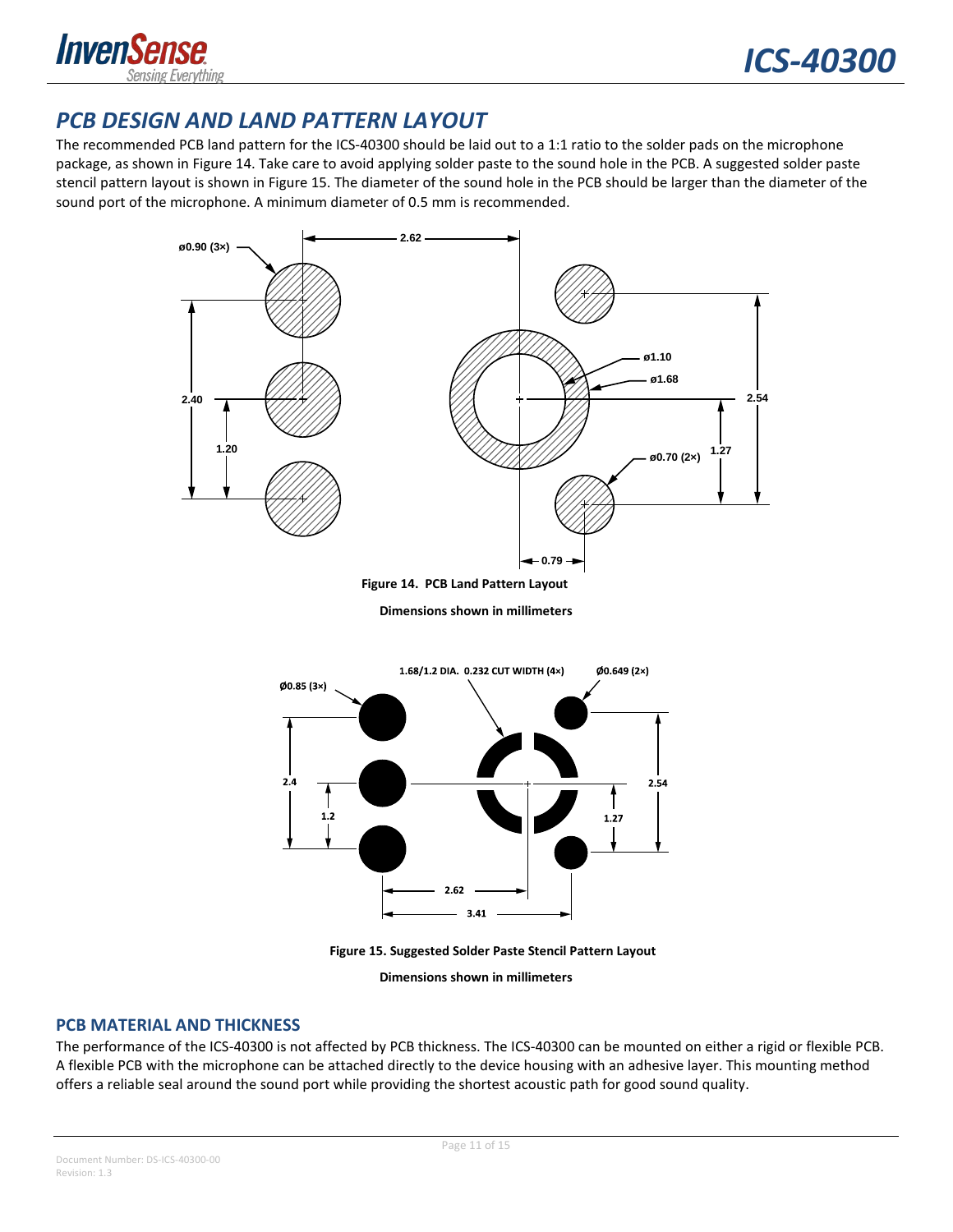



### <span id="page-11-0"></span>*HANDLING INSTRUCTIONS*

#### <span id="page-11-1"></span>**PICK AND PLACE EQUIPMENT**

The MEMS microphone can be handled using standard pick-and-place and chip shooting equipment. Take care to avoid damage to the MEMS microphone structure as follows:

- Use a standard pickup tool to handle the microphone. Because the microphone hole is on the bottom of the package, the pickup tool can make contact with any part of the lid surface.
- Do not pick up the microphone with a vacuum tool that makes contact with the bottom side of the microphone. Do not pull air out of or blow air into the microphone port.
- Do not use excessive force to place the microphone on the PCB.

#### <span id="page-11-2"></span>**REFLOW SOLDER**

For best results, the soldering profile must be in accordance with the recommendations of the manufacturer of the solder paste used to attach the MEMS microphone to the PCB. It is recommended that the solder reflow profile not exceed the limit conditions specified in [Figure 1](#page-4-2) and [Table 3.](#page-4-1)

#### <span id="page-11-3"></span>**BOARD WASH**

When washing the PCB, ensure that water does not make contact with the microphone port. Do not use blow-off procedures or ultrasonic cleaning.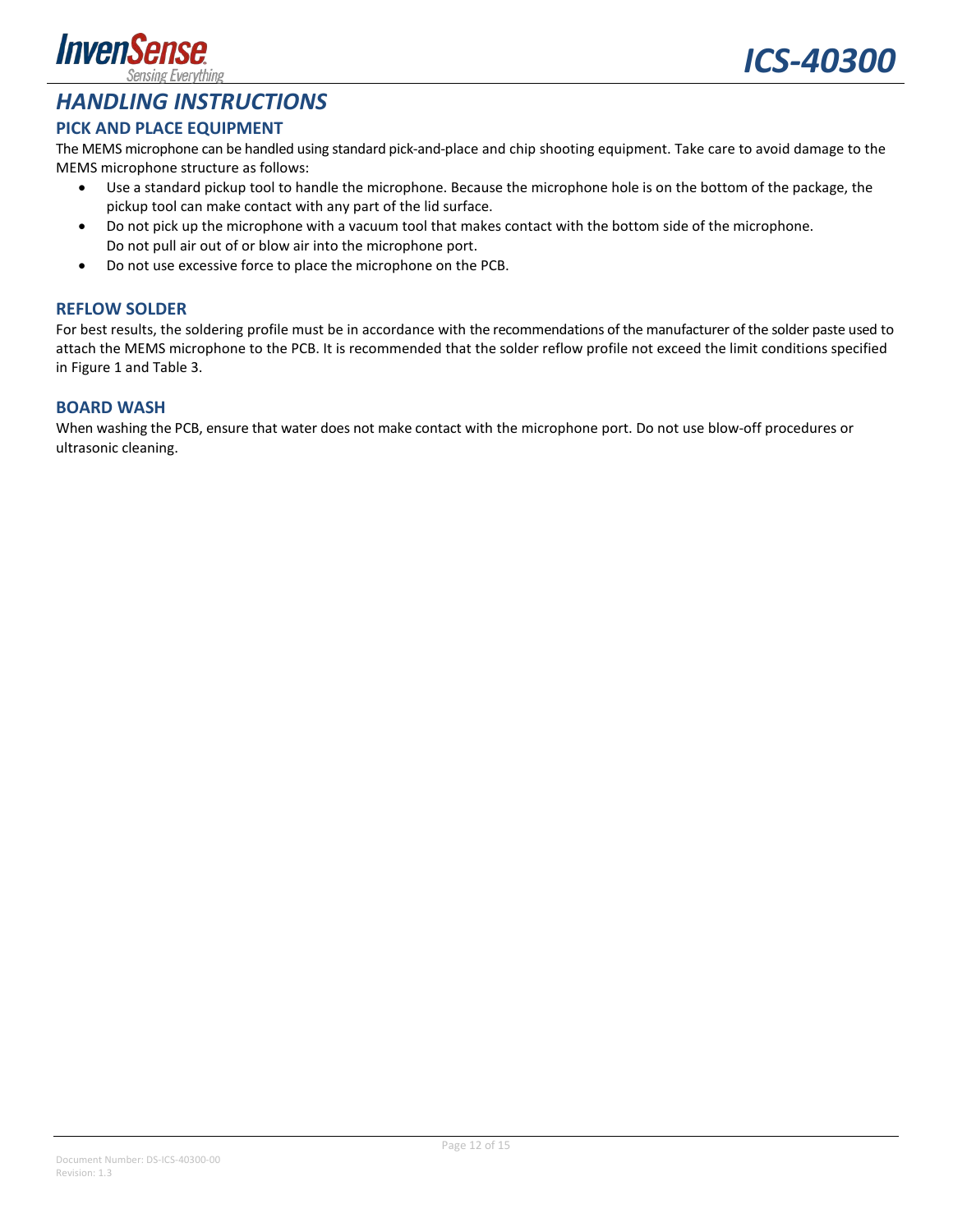



### <span id="page-12-0"></span>*OUTLINE DIMENSIONS*



**Figure 16. 4-Terminal Chip Array Small Outline No Lead Cavity 4.72 × 3.76 × 3.50 mm Body Dimensions shown in millimeters**



**Figure 17. Package Marking Specification (Top View)**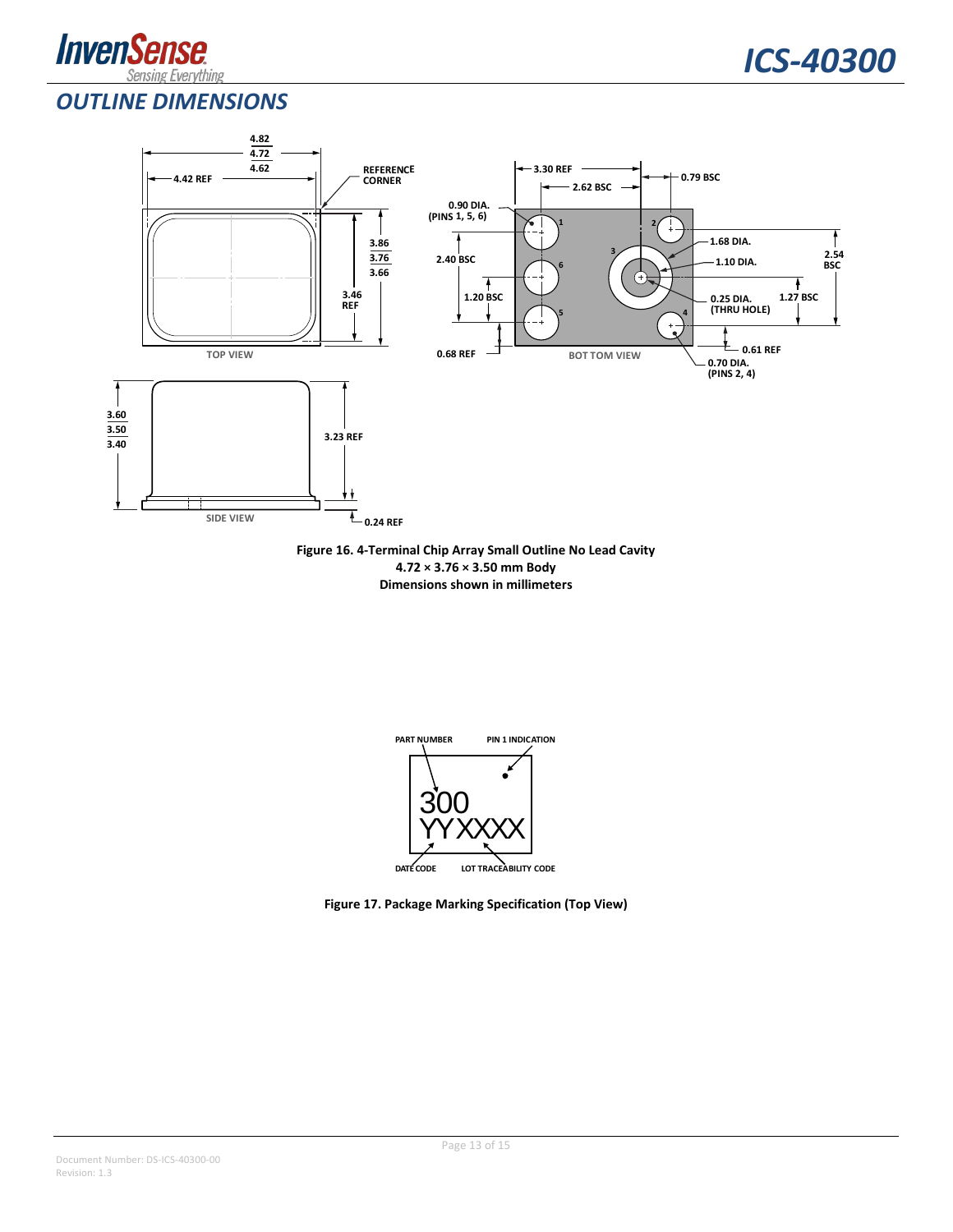



<span id="page-13-0"></span>

| <b>PART</b>     | <b>TEMP RANGE</b>                  | <b>PACKAGE</b>               | <b>QUANTITY</b> | <b>PACKAGING</b>  |
|-----------------|------------------------------------|------------------------------|-----------------|-------------------|
| ICS-40300       | $-40^{\circ}$ C to $+85^{\circ}$ C | 6-Terminal LGA CAV           | 2.000           | 13" Tape and Reel |
| EV ICS-40300-FX |                                    | <b>Flex Evaluation Board</b> |                 |                   |

#### <span id="page-13-1"></span>**REVISION HISTORY**

| <b>REVISION DATE</b> | <b>REVISION</b> | <b>DESCRIPTION</b>                      |
|----------------------|-----------------|-----------------------------------------|
| 5/15/2014            | 1.0             | <b>Initial Release</b>                  |
| 08/18/2015           | 1.1             | Updated reel quantity in Ordering Guide |
| 5/9/2018             | 1.2             | <b>Updated Stencil Mask</b>             |
| 7/17/2018            | 1.3             | <b>Enviromental Performance</b>         |